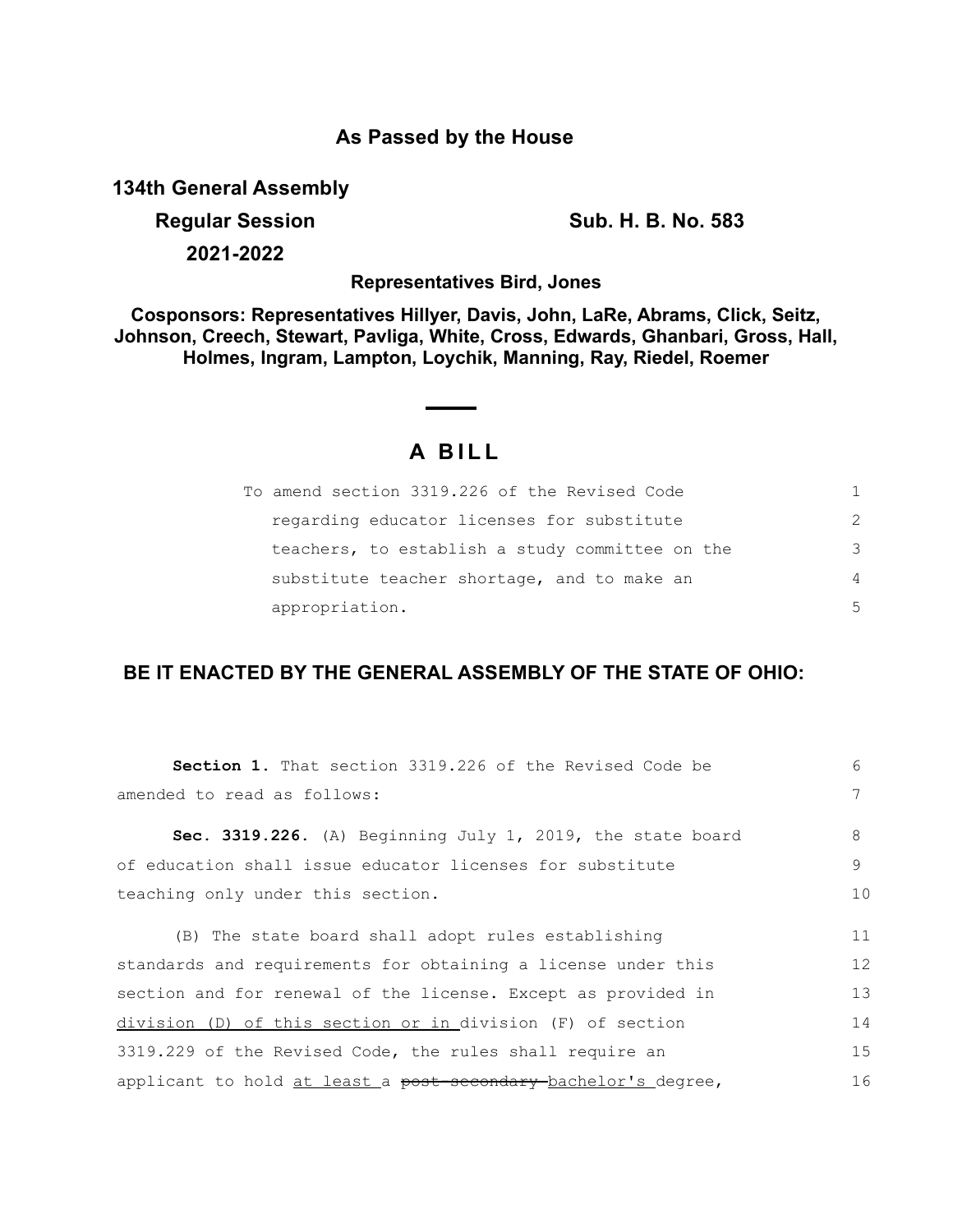but not in any specified subject area. The rules also shall allow the holder of a license issued under this section to work: (1) For an unlimited number of school days if the license holder has at least a post-secondary-bachelor's degree in either education or a subject area directly related to the subject of the class the license holder will teach; (2) For one full semester, subject to the approval of the employing school district board of education, if the license holder has at least a post-secondary-bachelor's degree in a subject area that is not directly related to the subject of the class that the license holder will teach. The district superintendent may request that the board approve one or more additional subsequent semester-long periods of teaching for the *license*-holder of a license issued under division (B)(1) of this section. (C) The rules adopted under division (B) of this section shall permit a substitute career-technical teaching license holder to teach outside the license holder's certified career field for up to one semester, subject to approval of the employing school district superintendent. (D) Division (D) of this section does not apply on or after June 30, 2024. A school governing body may employ an individual who does not hold at least a bachelor's degree as a substitute teacher, provided that the individual meets the following requirements: (1) The individual meets the district's or school's own set of educational requirements. (2) The individual is deemed to be of good moral 17 18 19 20 21 22 23 24 25 26 27 28 29 30 31 32 33 34 35 36 37 38 39 40 41 42 43 44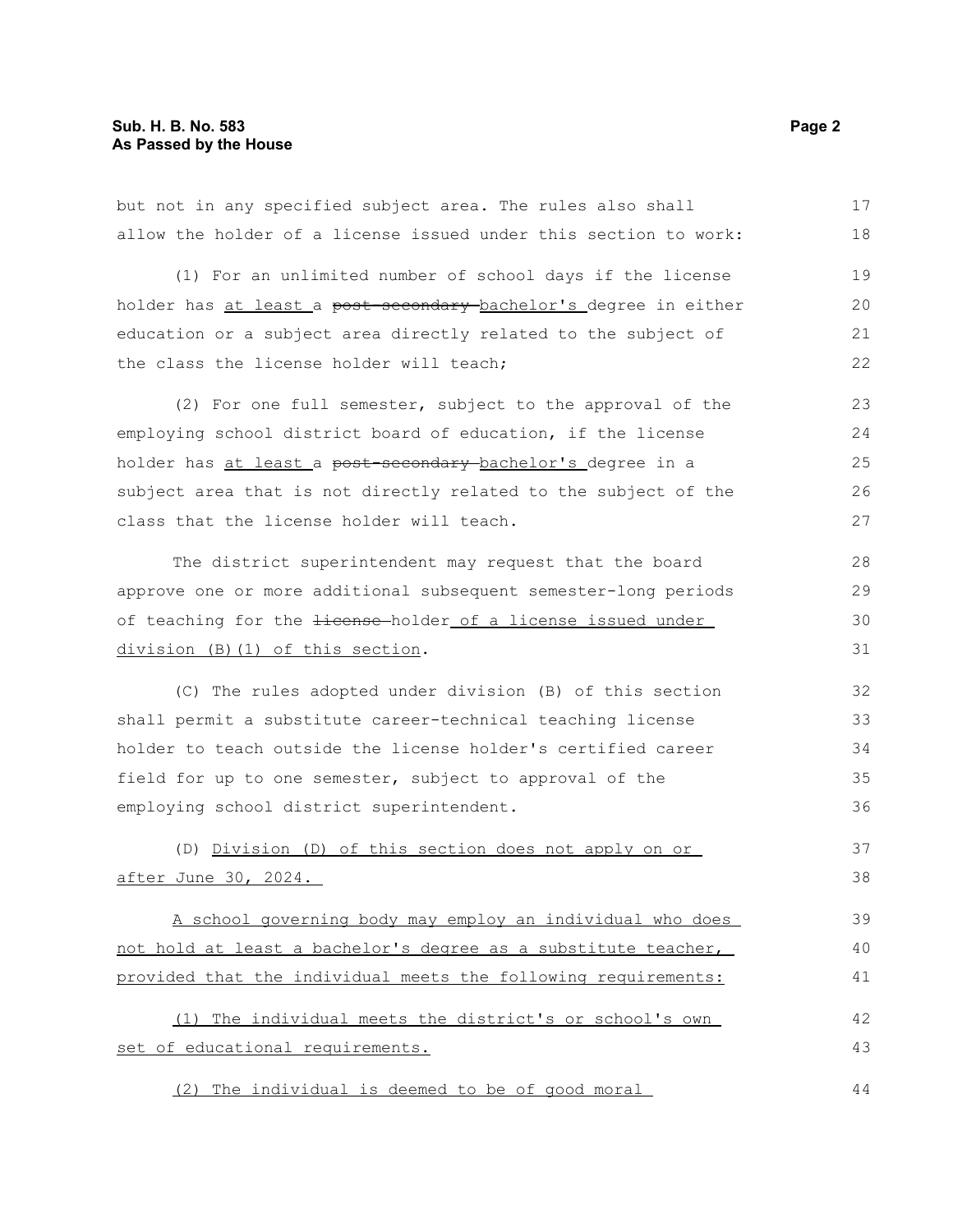## character. (3) The individual successfully completes a criminal records check as prescribed in section 3319.39 of the Revised Code. The state board shall issue a nonrenewable one-year

temporary substitute teaching license to an individual who does not hold at least a bachelor's degree but meets the requirements prescribed in division (D) of this section.

A license issued under division (D) of this section shall permit an individual to be employed as a substitute teacher for not more than one full school year. Such employment for each subsequent school year requires the issuance of a new license.

(E) Any license issued or renewed under former section 3319.226 of the Revised Code that was still in force on November 2, 2018, shall remain in force for the remainder of the term for which it was issued or renewed. Upon the expiration of that term, the holder of that license shall be subject to licensure under the rules adopted under this section.

**Section 2.** That existing section 3319.226 of the Revised Code is hereby repealed.

**Section 3.** All items in this act are hereby appropriated as designated out of any moneys in the state treasury to the credit of the designated fund. For all operating appropriations made in this act, those in the first column are for fiscal year 2022 and those in the second column are for fiscal year 2023. The operating appropriations made in this act are in addition to any other operating appropriations made for the FY 2022-FY 2023 biennium.

45

46 47 48

63 64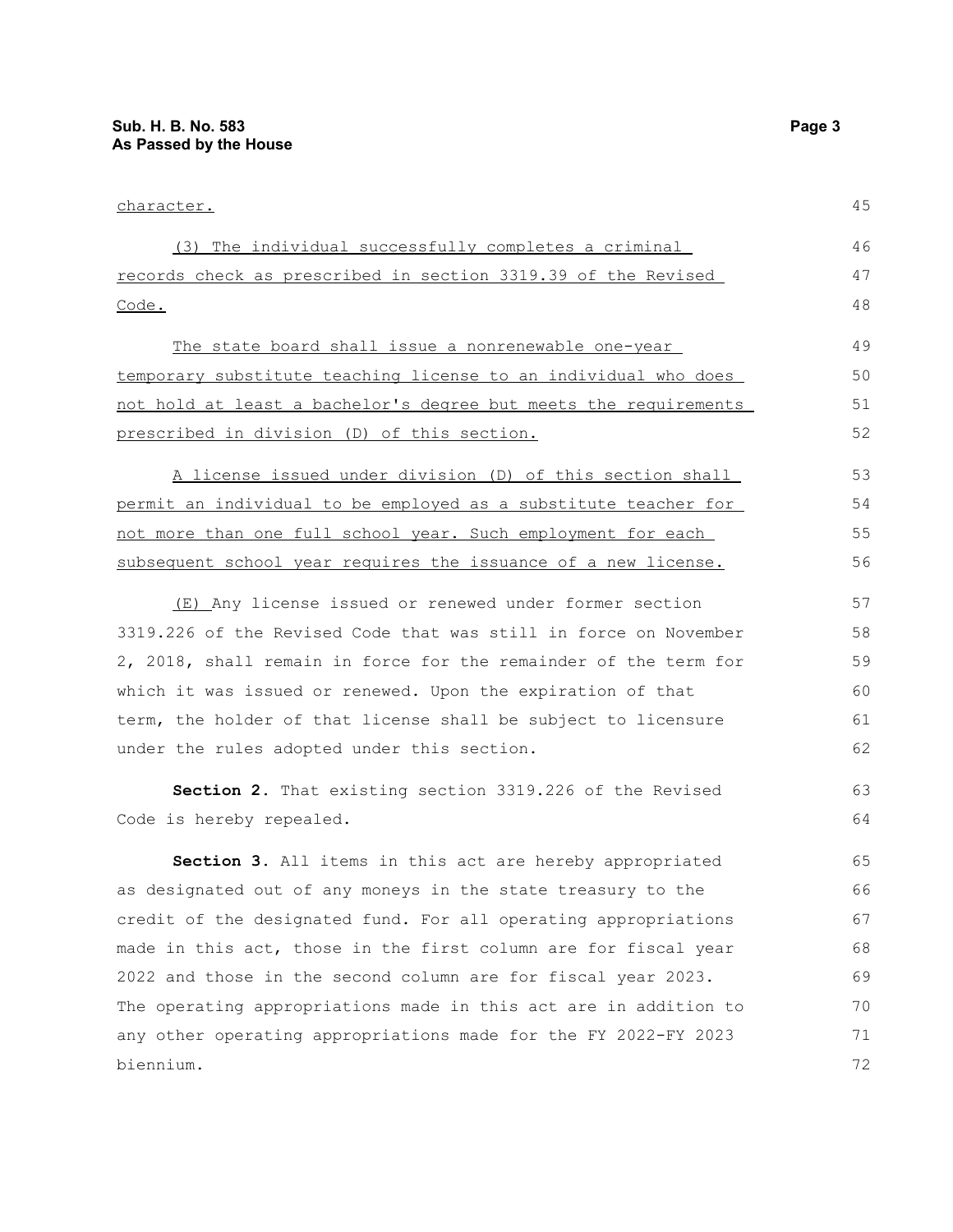$1 \t 2 \t 3 \t 4 \t 5$ A EDU DEPARTMENT OF EDUCATION B Federal Fund Group C 3L60 200617 Federal School Lunch \$338,000,000 \$0 D TOTAL FED Federal Fund Group  $$338,000,000$  \$0 E TOTAL ALL BUDGET FUND GROUPS  $$338,000,000$   $$0$ 

**Section 4.** Within the limits set forth in this act, the Director of Budget and Management shall establish accounts indicating the source and amount of funds for each appropriation made in this act, and shall determine the form and manner in which appropriation accounts shall be maintained. Expenditures from operating appropriations contained in this act shall be accounted for as though made in H.B. 110 of the 134th General Assembly. The operating appropriations made in this act are subject to all provisions of H.B. 110 of the 134th General Assembly that are generally applicable to such appropriations. 74 75 76 77 78 79 80 81 82 83

**Section 5.** The chairperson and ranking member of the committee of the Senate that primarily deals with primary and secondary education and the chairperson and ranking member of the committee of the House of Representatives that primarily deals with primary and secondary education jointly shall convene a study committee to address the shortage of substitute teachers and examine the temporary substitute licensing provision prescribed in Section 3 of H.B. 409 of the 133rd General Assembly and Section 4 of S.B. 1 of the 134th General Assembly. 84 85 86 87 88 89 90 91 92

73